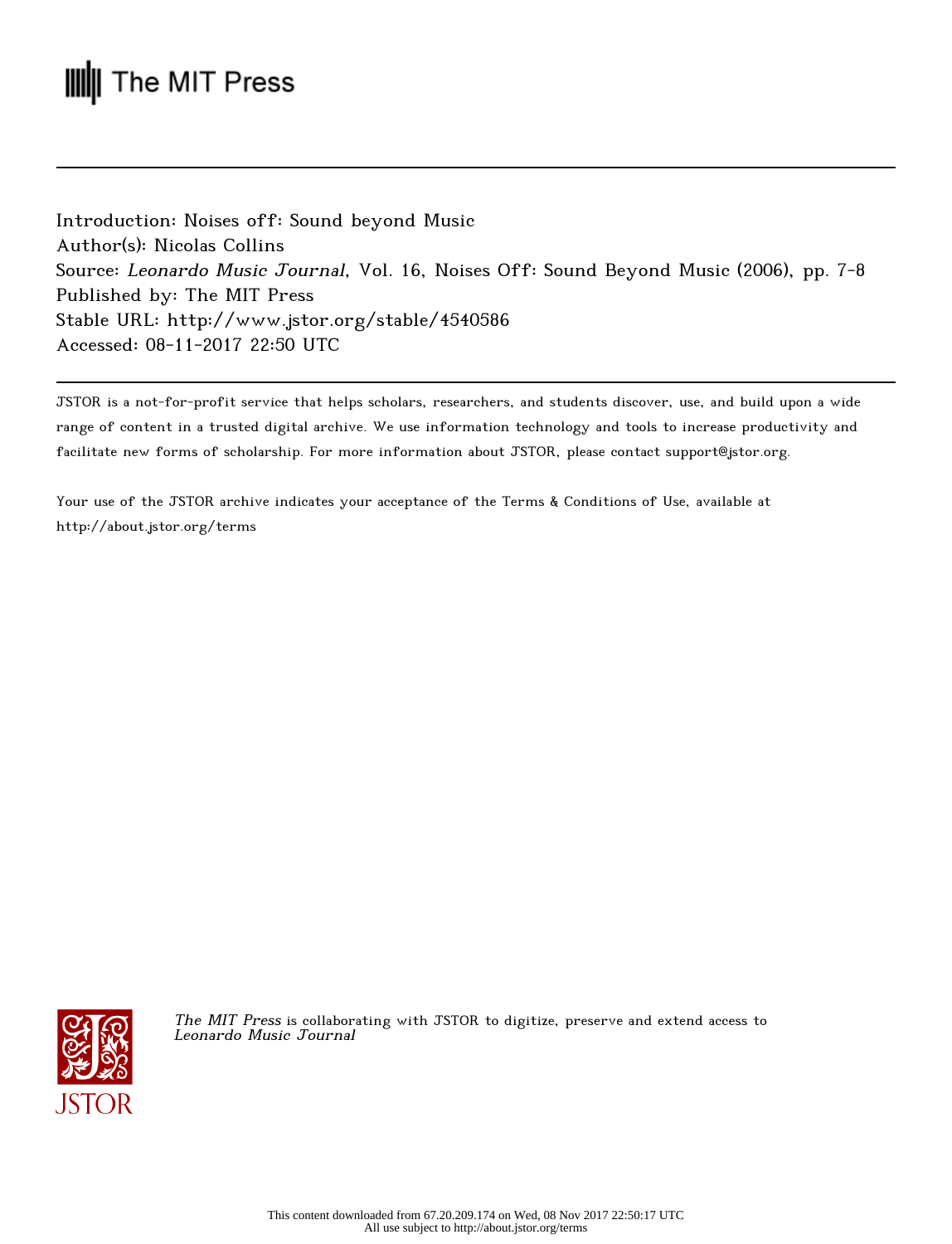## **INTRODUCTION**

## Noises Off: Sound Beyond Music

o state the obvious: Sound is more than music. This has always been true, but the old distinction between "found" sound (produced in the world but living its life outside human intent) and "constructed" music (the imposition of human genius upon selected, designed sounds) is increasingly moot. Not only is music often "found," sound is often "designed." This is true of the rarefied realms of art, the globalized realms of com merce and the erudite realms of science.

 Museums, galleries and artists' studios are getting noisier: It is not that there is so much more "Sound Art" now than 10 years ago, but rather that so much more art has sound. There are myriad reasons for this, from the highfalutin and theoretical to the incidental and prag matic. For many artists, for example, the digital camcorder has become the new sketchbook, and it is so difficult to defeat the camera's built-in microphone that most video footage is accompanied by sound by default. Also, just as a camera often redirects the artist's eye, so the constant presence of a soundtrack, whether intentional or not, draws attention to sound. The result is students shooting video with the lens cap on, for the sole purpose of gathering sound, or playing back audio only from the camera, without bothering to hook up a video monitor. When it comes time to edit, video and sound are cut and pasted using the same keystrokes and mouse clicks, with neither media privileged over the other. This ubiquity of recorded sound has sparked a new interest in the "Soundscape" theories of R. Murray Schaefer [1] and a proliferation of CDs and MP3s of acoustic environments, both familiar and exotic.

 While CD sales shrink with the proliferation of peer-to-peer file exchange, and concert attendance continues to dwindle, the creative (and often highly profitable) use of sound is expanding into many other facets of our lives: cell phone ring tones generated \$4.4 billion in sales worldwide in 2005; incoming e-mail and outgoing microwave popcorn announce them selves with boops and beeps. Sound design in Hollywood film and computer games today is much more than just wind machines and synthetic pongs and has become essential to the legerdemain of reality on screens both big and small.

 The emerging field of "sonification" works to map data to sound rather than to visual images-providing aural alternatives to pie charts, line graphs and spreadsheets. With the right sound design, the ear can be a better analytic tool than the eye, as in the case of a med ical lab that translated urinalysis data into synthesizer chords and reduced their false-negative and false-positive rates by a significant percentage.

For this issue of Leonardo Music Journal we solicited papers on this expanded role of sound in art, science, business and other aspects of everyday life. Sonification of data is a subject of several papers, including those byJohn Gibson (on plant growth), Andrea Polli (climate information), Carrie Bodle (upper atmosphere and ionosphere conditions) and Matt Volla (movement of passengers on BART commuter trains). With Escheresque recursion Stephen Barrass, Mitchell Whitelaw and Freya Bailes listen to brainwaves generated by people listening to music, while Gil Weinberg and Travis Thatcher created an audio installation in which brainwave activity is sonified and spatialized to mimic the spatial distribution of electrical activity in the brain itself.

Accounts of soundscape recording range from the sublime (Louise Wilson's use of record-